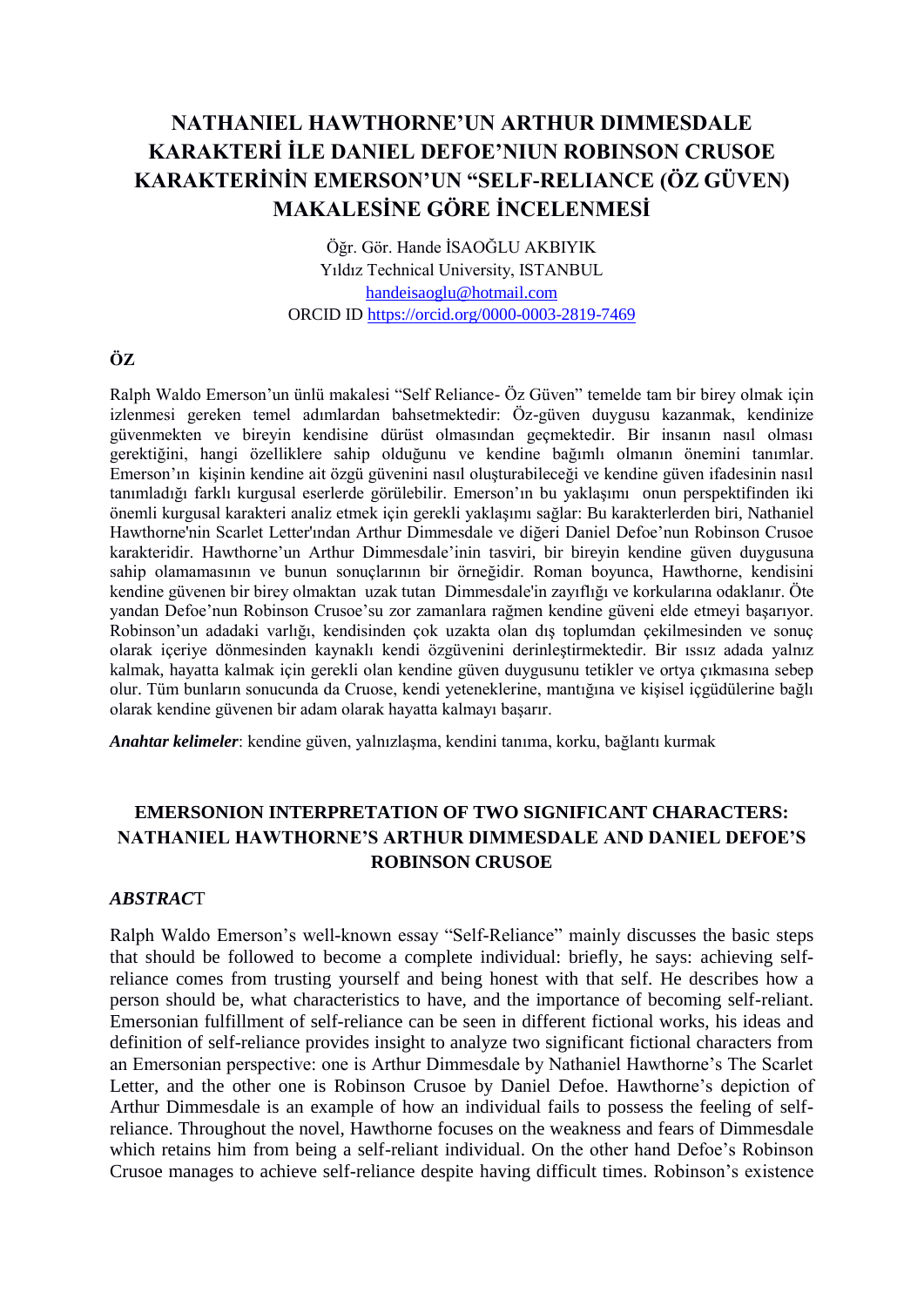on the island actually deepens his self-reliance since he withdraws from the external society that is far from him and as a result he turns inward. Being alone on a desert island provokes the feeling of self-reliance, which is necessary to survive. He manages to survive as a selfreliant man by depending on his capabilities, logic, and personal instincts.

*Key words*: self-reliance, isolation, self-awareness, fear, connection

#### **INTRODUCTION**

Ralph Waldo Emerson's well-known essay "Self-Reliance" in 1841 mainly deals with the issue of being an individual: briefly, it says: being an individual comes from trusting yourself and being honest with that self. He starts his essay with these sentences; "To believe your own thought, to believe that what is true for you in your private heart is true for all men - that is genius." (Emerson 145). He describes how a person should be, what characteristics to have, and the importance of becoming a selfreliant individual. First of all, an individual should trust in himself or herself: the first point that makes an individual self-reliant is the feeling of trust. Everyone is born possessing the adequate qualifications to become an individual: people just need to learn how utilize these things they have, and this happens as long as people trust in themselves and accept the person that they truly have inside. Emerson expresses his idea on the importance of trust:

Trust thyself: every heart vibrates to that iron string. Accept the place the divine providence has found for you, the society of your contemporaries, the connection of events. Great men have always done so, and confided themselves childlike to the genius of their age, betraying their perception that the absolutely trustworthy was seated at their heart, working through their hands, predominating in all their being. (Emerson 146)

Emerson suggests that individuals trust themselves, their intuition, and their nature. Only individuals possessing these qualities are able to create harmony within themselves. Consistency is another point that is discussed through the essay. Everyone expects people to be really consistent. There should not be any dilemma or conflict between their acts and ideas. Their actions and thoughts are supposed to be predictable; however, according to Emerson, being different and unpredictable will bring you greatness. Emerson names consistency as a kind of terror and says: "The other terror that scares us from self-trust is our inconsistency" (Emerson 151). Individuals should not be afraid of expressing their own ideas and supporting them, or should not be afraid of being misunderstood: "Is it so bad then to be misunderstood? Pythagoras was misunderstood, and Socrates, and Jesus, and Luther, and Copernicus, and Galileo, and Newton, and every pure and wise spirit that ever took flesh. To be great is to be misunderstood" (Emerson 152). In addition, he supports the idea that believe in yourself and do not hesitate to express personal thoughts: "In every work of genius we recognize our own rejected thoughts" (Emerson 145). Secondly, an individual is expected to be a non-conformist. This is the core of self-reliant feelings. Emerson explains the importance of conformity by saying: "The virtue in most request is conformity. Self-reliance is its aversion. It loves not realities and creators, but names and customs" (Emerson 148). Nobody has to tell people what is wrong what is right to do. If an individual want to find the truth, the things that are true, he/she must follow their own beliefs and values. As long as individuals consider that their acting or decisions are true, they do not have to care about what the rest of the world say. Once a person heads for his inner self, it is impossible not to find out the truth: according to Emerson, people's own nature has top priority over everything: "No law can be sacred to me but that of my nature. Good and bad are names very readily transferable to that or this; the only right is what is after my constitution; the only wrong what is against it" (Emerson 148). The actions or the decisions that individuals take should only be concerned with them, not the other people around them. There is always a conflict between the individuals and the society as a whole, there will always be people who think they know what is best for others, or always eager to show what is true or wrong. In such a case, the difficult task is to be a single and different individual among the people of the society rather than following the latest trends of the world and the other members of the community: "What I must do is all that concerns me, not what the people think" (Emerson 150). People must be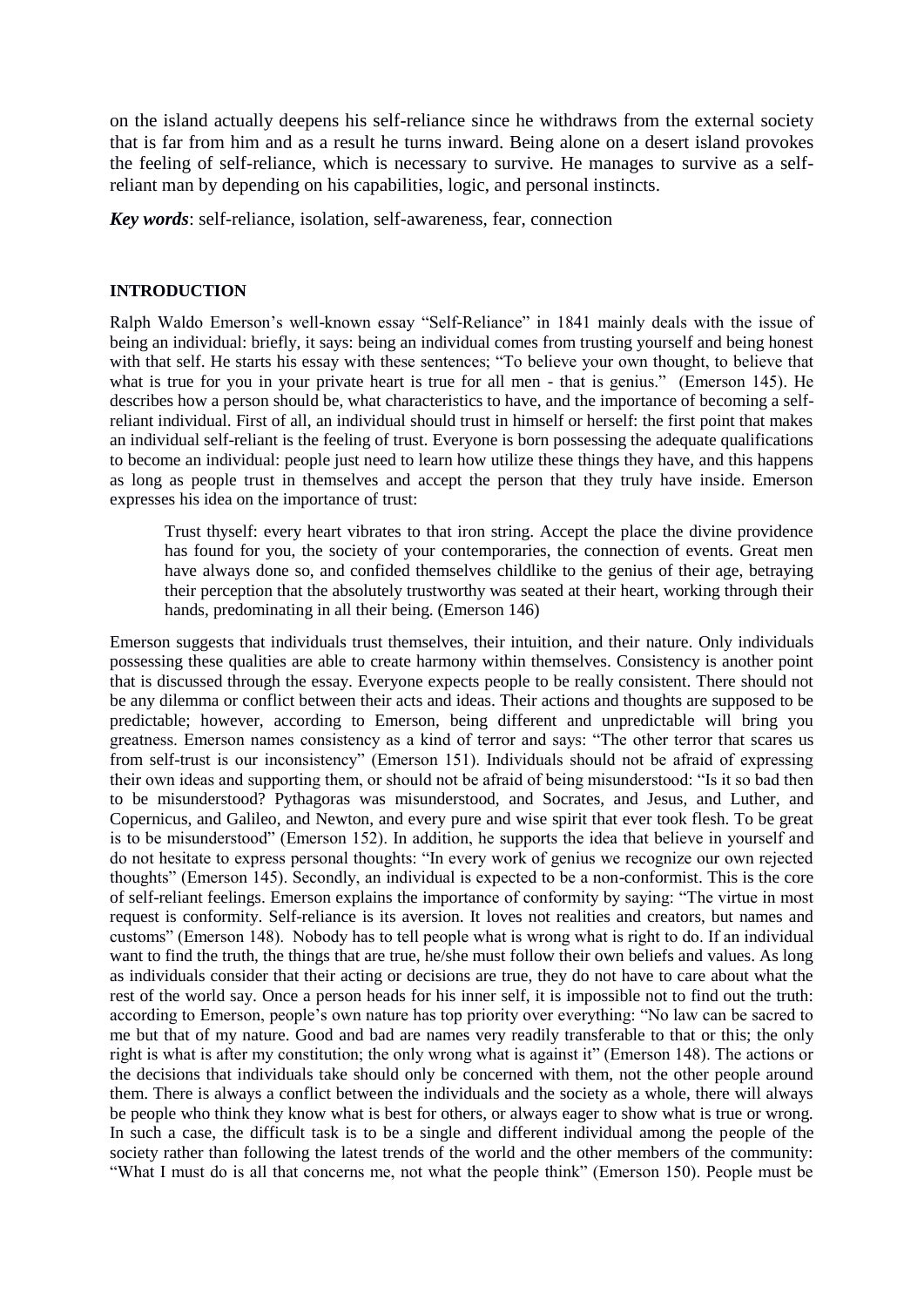responsible for what they have done or are doing, not for what others tell them to do or blame them for doing.

George Kateb in his book, *Emerson and Self-Reliance*, gives the best definition of selfreliance: "it is the steady effort of thinking one's thoughts and thinking them through. It is intellectual independence, reactive and responsive self-possession" (Kateb 31). Individuals should not be afraid of criticism: people have a tendency to criticize or ridicule, but this will not be permanent. The thing that will stay with individuals is what they think. Individuals cannot shape their own decisions according to other people, or should not let them affect the way they choose. Finally, Emerson also points out the advancements of society. According to Emerson, society does not show true progress:

Society never advances. It recedes as fast on one side as it gains on the other. It undergoes continual changes; it is barbarous, it is civilized, it is Christianised, it is rich, it is scientific; but this change is not amelioration. For every thing that is given something is taken. (Emerson 166)

While making advances, society does not go further, because everything, any kind of development is based on give and take relationships. While doing one side better, the other side becomes distorted, that means that total advancement will never be possible for society. Emerson gives a really meaningful example to exemplify these give and take relationships in society: " The civilized man has built a coach, but has lost the use of his feet. He is supported on crutches, but lacks so much support of muscle. He has a Geneva watch, but fails of the skill to tell the hour by the sun" (Emerson 167). While showing progress on the one side, modern man is falling behind on the other side. Thus, according to Emerson, society never progresses or advances.

#### **WHY HAWTHORNE'S ARTHUR DIMMESDALE CANNOT BE A SELF-RELIANT INDIVIDUAL**

Emersonian fulfilment of self-reliance can be seen in many different fictional works, in this essay I will analyze two significant characters from an Emersonian perspective of becoming a self: one is Arthur Dimmesdale, from Nathaniel Hawthorne's The Scarlet Letter, and the other one is Robinson Crusoe from Daniel Defoe's novel.

Hawthorne's depiction of Arthur Dimmesdale is an example of how one self cannot be a selfreliant individual, or in other words how an individual fails to possess the feeling of self-reliance. Throughout the novel, Hawthorne focuses on the weakness and fears of Dimmesdale. According to the portrayal of Dimmesdale by Hawthorne, he is incapable of making life-altering decisions and changes; instead he places the burdens upon the shoulders of others. That is why Hawthorne's depiction of Arthur Dimmesdale is seen as the failure of Emersonian self-reliance. Roger Lundin comments on this issue and says, "In *The Scarlet Letter* Hawthorne set out to realize this Emersonian romantic ideal and failed at his task" (Lundin 156). As Emerson describes how a self-reliant person should be, the first thing is to trust yourself. In the very beginning of the novel, Dimmesdale fails doing this, because he does not have trust and courage to accept his guilt; he is not able to accept the fact that he committed adultery with Hester Prynne, but he puts this burden on Hester's shoulders and she bears all the humiliation and accusations alone without Dimmesdale. He does not trust himself to reveal his adultery in front of Puritan society, but he turns to Hester whether she will reveal his name or not: "If thou feelest it to be for thy soul's peace, and that thy earthly punishment will thereby be more effectual to salvation, I charge thee to speak out the name of thy fellow-sinner and fellow-sufferer!" (Hawthorne 93). Instead of making his sin public, he does not trust himself and does not share that sin with Hester Prynne, as a result, Hester is known as the symbol of adultery, the sin they share, but Dimmesdale lacks the courage to reveal it to the Puritans because of his holy and highly respected position in Puritan society. Another failure of self-trust occurs during another scaffold scene. Pearl, their daughter, asks Dimmesdale to stand on the scaffold with them. At first, the Minister agrees, and stands on it when the place is empty, and there is nobody around. However, when Pearl asks him to stand on the scaffold with them again, he says; "Not so, my child. I shall, indeed, stand with thy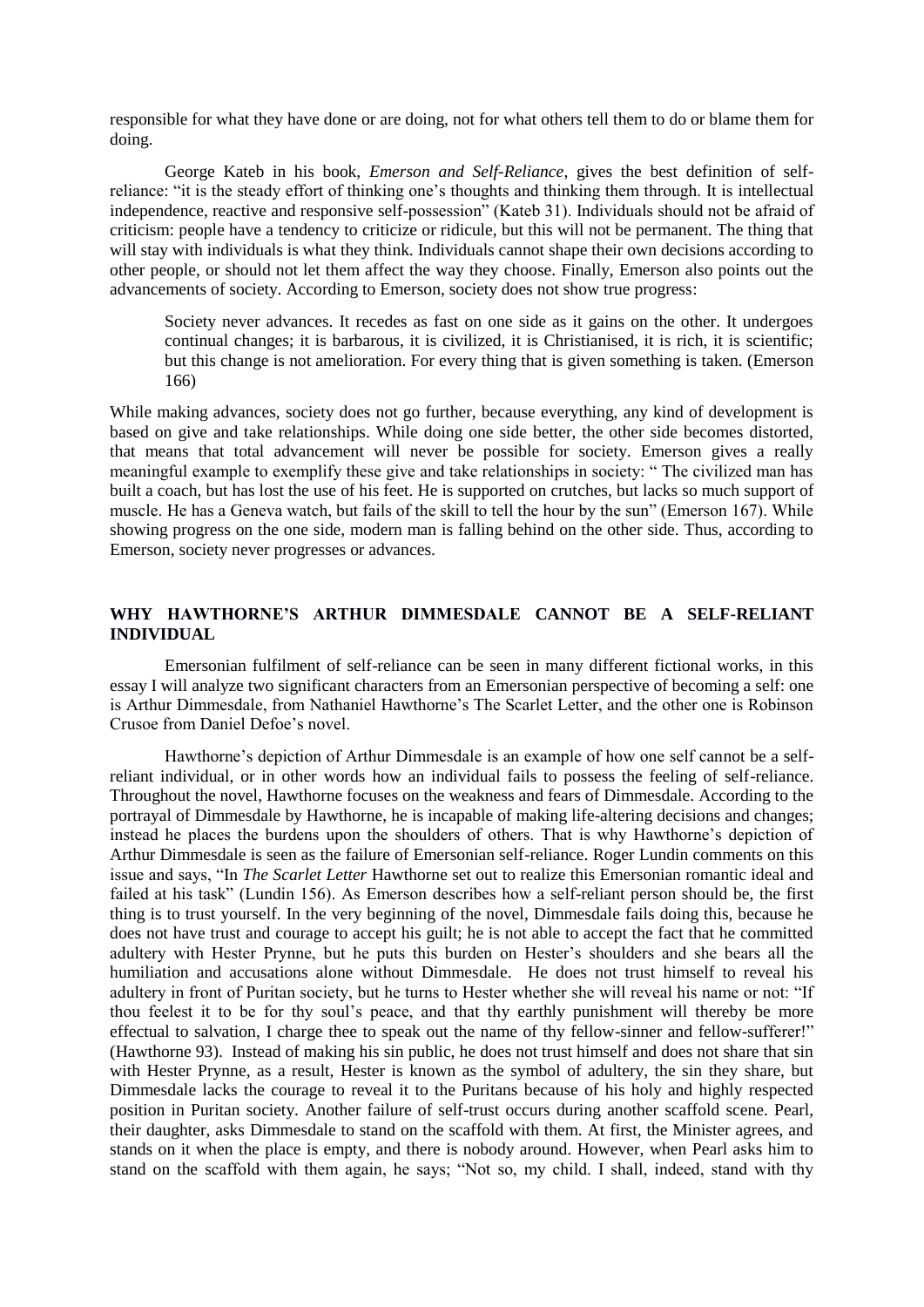mother and thee one other day, but not to-mor-row!" (Hawthorne 172-73). Again he has a chance to acknowledge his sin and share this with both Hester and Pearl, but the thing he does is to leave them alone as he does not trust himself enough to reveal and make this public to others. He also does not trust the decisions he is supposed to take; instead he asks Hester to do this in his place, because he does not believe that he is strong enough to make true decision. In brook scene in the novel, when Hester and Dimmesdale meet and are walking the forest, Hester reveals the identity of Roger Chillingworth, who is her former husband, and asks him to stay away from him. Dimmesdale cannot make a decision on his own as he is not a self-dependent individual and instead asks Hester to do it for him: "Think for me, Hester! Thou art strong. Resolve for me!" (Hawthorne 213), and Hester agrees to help him and gives him advice: "Thou must dwell no longer with this man, said Hester slowly and firmly. Thy heart must be no longer under his evil eye!" (Hawthorne 213). Dimmesdale repeatedly fails in making decisions and trusting himself and thus he reveals his lack of self-reliance. Rather than being a self-dependent person, he is an independent one. He is in search of someone else who can share his burden and stay much stronger than him. In this novel, if anyone is self-reliant, this person must be Hester Prynne. She is the stronger, she trusts herself and she stands behind whatever she does. Despite knowing that adultery is a sinful act, she listens to her inner voice and acts according to her own values and morals.

Another quality to achieve self-reliance is to maintain a single identity regardless of social context. Most of the time, people really care about what others think about themselves or how they feel that they have to follow the norms and values that have been decided before by the society. However, each person is a single identity, therefore it is really important to preserve this identity from distortion. However, in the very beginning of the novel, Dimmesdale fails to create this single identity. He is Arthur Dimmesdale only when he is with Hester Prynne; however, he has responsibilities and duties that are determined by the community. He is known as the Minister Arthur Dimmesdale by the members of Puritan community. This title or identity always prevents his revealing the truth and confessing his sin. Emerson discusses this issue and says; "It is easy in the world to live after the world's opinion; it is easy in solitude to live after our own; but the great man is he who in the midst of the crowd keeps with perfect sweetness the independence of solitude" (Emerson 150). As Emerson states it is more important to live on your own, not focusing on what the rest of the world says. Dimmesdale has not been able to achieve this until very close to the end of the novel. It is just a short time before his death when Dimmesdale decides to reveal himself to the Puritan people. He begins his sermon with:

"People of New England!" cried he, with a voice that rose over them, high, solemn, and majestic, - yet had always a tremor through it, and sometimes a shriek, struggling up out of a fathomless depth of remorse and woe, - "ye, that have loved me! - ye, that have deemed me holy ! - behold me here, the one sinner of the world ! At last ! - at last! - I stand upon the spot where, seven years since, I should have stood; here, with this woman, whose arm, more than the little strength wherewith I have crept hitherward, sustains me, at this dreadful moment, from grovelling down upon my face! (Hawthorne 267)

Finally, these are the sentences of a man who reveals his secret sin that he shares with Hester Prynne; this is only one of the few moments when he achieves self-reliance throughout the novel. He is enlightened by the weight of his burden that he has been carrying for a long time and makes everything known to the Puritan people and then passes away.

Although Dimmesdale is rarely depicted as a self-reliant individual in the novel, Hawthorne portrays him mostly as a personally and socially constrained individual. He does not trust himself, does not make his real identity clear to other people, and deeply cares what others think about him and his life. Dimmesdale mostly stays under the effect of Puritan society and cannot leave behind all the responsibilities and duties he has as he is a respected member in Puritan society. Thus, he is never able to obtain real freedom and trust that are really integral parts of being a self-reliant individual.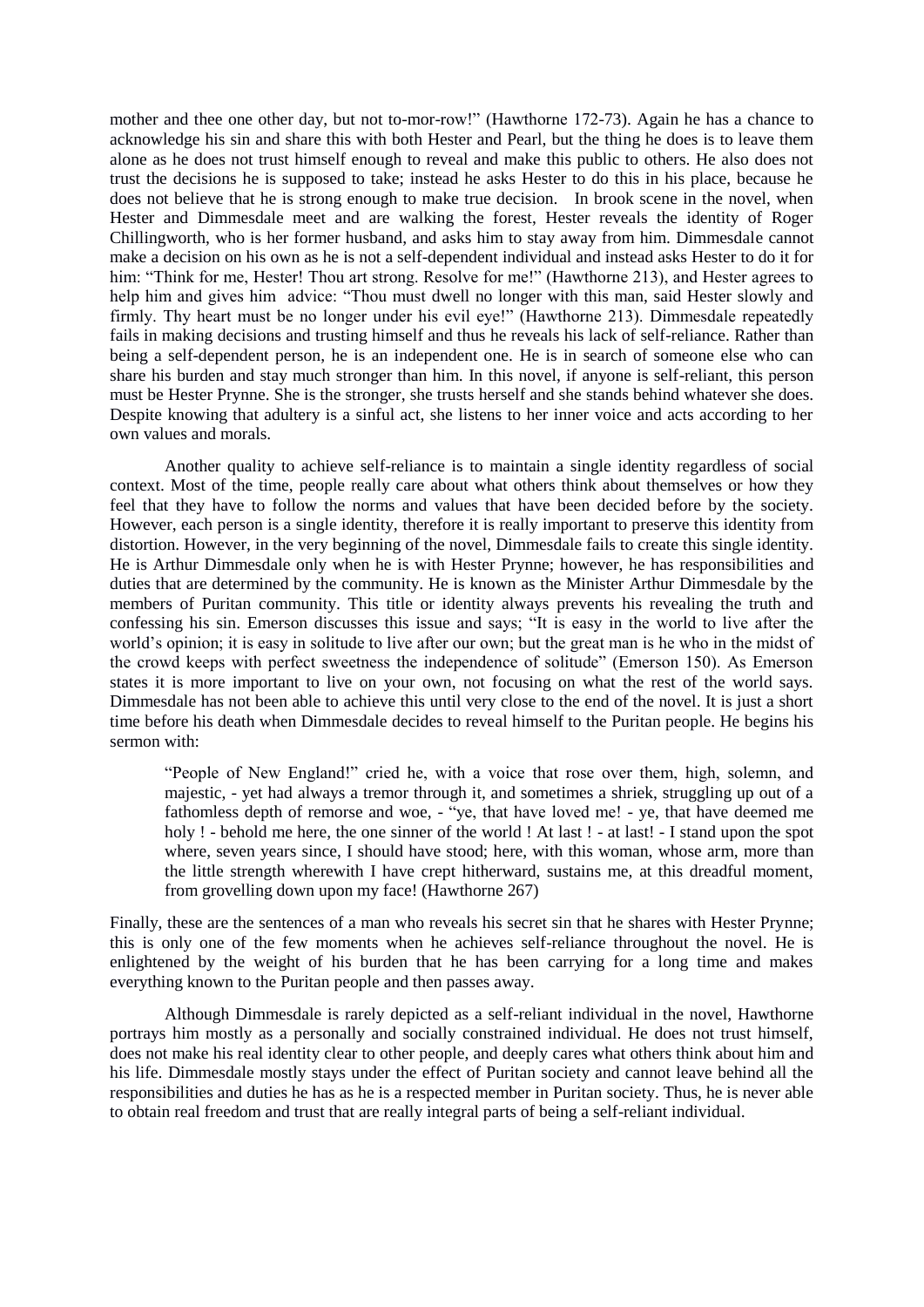#### **HOW DEFOE'S ROBINSON CRUOSE SUCCEEDED IN BEING A SELF-RELIANT INDIVIDUAL**

While Hawthorne's depiction of Dimmesdale shows how an individual fails to achieve selfreliance, on the other hand Defoe's Robinson Crusoe after experiencing difficult times manages to achieve self-reliance. Throughout most of the novel, Defoe deals with the importance of selfawareness. Robinson's existence on the island actually deepens his self-reliance since he withdraws from the external society that is far from him and he turns inward. Being alone on a desert island makes him become self-reliant, which is necessary to survive. Having no connection with the outer world, Robinson becomes aware of his abilities and capabilities. He learns to trust and utilize his abilities to survive on this island rather than to give up and die. He builds a shelter for himself, grows food, and tames animals; he finds a pet parrot, takes a goat as a pet, and keeps a record of his daily activities. He develops a sort of calendar for himself, and this shows that he does not want his days just to pass, but he keeps records of his days so that he can be aware of the time he has been spending on this island:

Upon the sides of this square post I cut every day a notch with my knife, and every seventh notch was as long again as the rest, and every first day of the month as long again as that long one; and thus I kept my calendar, or weekly, monthly, and yearly reckoning of time. (Defoe 50)

Being a self-reliant person occurs for Robinson after spending time on a desolate island; he has to question himself and find answers by depending on himself. Russel A. Barkley describes self-reliance with these words:

[...] it can be thought of as comprising the sorts of activities measured by those dimensions of adaptive behavior interviews and rating scales that pertain to the degree of responsibility individuals assume for fulfilling their own immediate and near-term (often-daily) needs and wants. This includes assuming responsibility for sleeping, clothing and dressing, bathing and general hygiene, food or nourishment, personal safety and self-defense from the elements, from other species, and from other humans, shelter and other self-care routines considered to be a necessary component of general self-reliance, survival and basic social independence. (Barkley 109)

At first, there was no community on the island, it was only a remoted place, where Robinson was alone and had to deal with solitudue, but some time later he rescued Friday and some other people, and now his island is peopled, it is not a big society, but at least there are enough people for Robinson to save his island from being desolate: "My island was now peopled, and I thought myself very rich in subjects." (Defoe 153). At the same time, Robinson accepts that he managed to create a society on this island: "Having now society enough, and our number being sufficient to put us out of fear of the savages, if they had come, unless their number had been very great, we went freely all over the island ..." (Defoe 156). The island now has people and even Robinson feels courages to walk around the island freely and even to fight aganist cannibals. Robinson, Friday and the others that were saved all have some rsponsibilities on the island. Some cuts trees, some deals with the animals, etc. They do not have strong bonds to each other, each person becomes a free individual on the island. Friday was captured and he was a slave, but now he is free and deals with his own responsibility. Robinson was alone at first, but now he is surrounded by some people; however, this does not mean that these people interfere with each other private space. Throughout the novel, Defoe portrays Robinson as an individual who manages to attain self-reliance by completing the missions that Barkley mentions. Living on a desolate island does not push him to give up; instead he becomes more aware of himself, his talents, and inner self. Therefore, he succeeds in creating his own living space on an island, he meets his basic needs of self-reliance: food, shelter, safety, self-defense, etc. He develops his own way of protecting himself from the strangers who come around his island since he has no other choice but to be self-reliant. After realizing that he is alone on the island, Robinson becomes aware of the fact that the only one who can help and protect him is actually himself, and after embarking on the island, he says,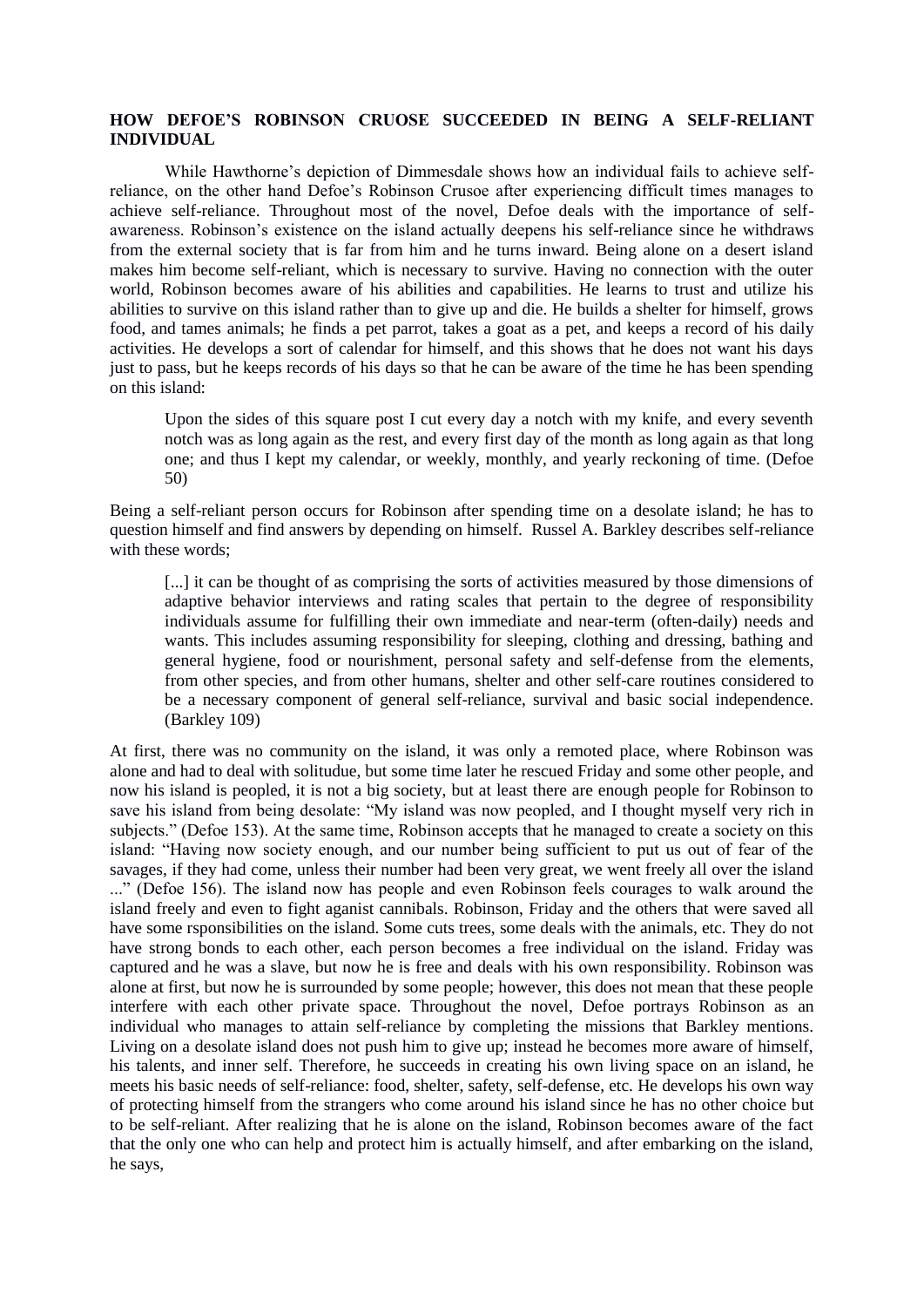I consulted several things in my situation, which I found would be proper for me: first, health and fresh water I just now mentioned; secondly, shelter from the heat of the sun; thirdly, security from ravenous creatures, whether man or beast; fourthly, a view to the sea, that if God sent any ship in sight, I might not lose any advantage for my deliverance, of which I was not willing to banish all my expectation yet. (Defoe 47)

Defoe's portrayal of Robinson is so strong and powerful that it is not surprising for readers to see that Robinson attains self-reliance. Another critical point that Emerson insists to achieve self-reliance is relying on our own values and truths. If someone believes that what he does is true, he should pursue this truth; people are generally afraid of expressing themselves frankly or have the fear of not being accepted by other people. Most of the time, people feel urged to hide their own feelings and thoughts to themselves, and try to act according to the norms and values of the society in which they live. Robinson rejects this idea by leaving everybody and everything behind while going to sea. In the very beginning of the novel, Robinson expresses his own opinion, how passionate he feels to go to sea, and says,

[...] but I would be satisfied with nothing but going to sea; and my inclination to this led me so strongly against the will, nay, the commands, of my father, and against all the entreaties and persuasions of my mother and other friends that there seemed to be something fatal in that propension of nature tending directly to the life of misery which was to befall me. (Defoe 14)

His family strongly rejects Robinson's idea of leaving his home land and going to sea, but he insists on his idea and makes it come true for himself. He understands the worries of the people they love, but he adheres to his own values and thoughts, which shows that he is transformed into a self-reliant man. After his family does not want him to leave the house, he hesitates for a while and even is about to stop thinking of going abroad. However, then he chooses to follow his own way no matter how wrong it is:

I was sincerely affected with this discourse, as indeed who could be otherwise? and I resolved not to think of going abroad any more, but to settle at home according to my father's desire. But alas! A few days wore it all off; and in short, to prevent any of my father's further importunities, in a few weeks after, I resolved to run quite away from him. (Defoe 15)

He is quite passionate to go to the sea, but Robinson believes that this is a way of achieveing selfreliance, he could stand on his own by doing so. However, he flees from society, and according to Emerson's concept of self-reliance; self-reliance is behaving in society as you have your own world in private. Robinson could not find privacy and happines in the society he live, he chooses to leave it behind. Robinson prefers relying on himself rather than staying at home and following father business to earn his life. Despite experiencing many hard times at sea and facing many challenges, these hardships do not stop him from doing what he really wants to do or achieve in life. However, while trying to achive self-reliance, Robinson upsets his family as he left them. In most of the scenes, we see that Robinson is a self-reliant man, but by going aganist his family wishes, he thinks that he becomes self-reliant, but actually he fails. Self-reliance requires to believe in your own thoughts and not to care about others, but this does not mean that this should be achieved by going aganist people or making people upset.

#### **CONCLUSION**

Emersonion concept of self-reliance can mainly be achieved through trusting yourself, avoiding inconsistency, and following his or her instincts and ideas. In addition, Emerson presents self-reliance as an ideal, even a virtue. Hawthorne's Arthur Dimmesdale is not able to attain selfreliance until his his death, because he does not possess the Emersonion qualifications of a self-reliant man. However Defoe's Robinson mostly achieves self-reliance, and he manages to survive as a selfreliant man by depending on his capabilities, logic, and personal instincts and ideas.